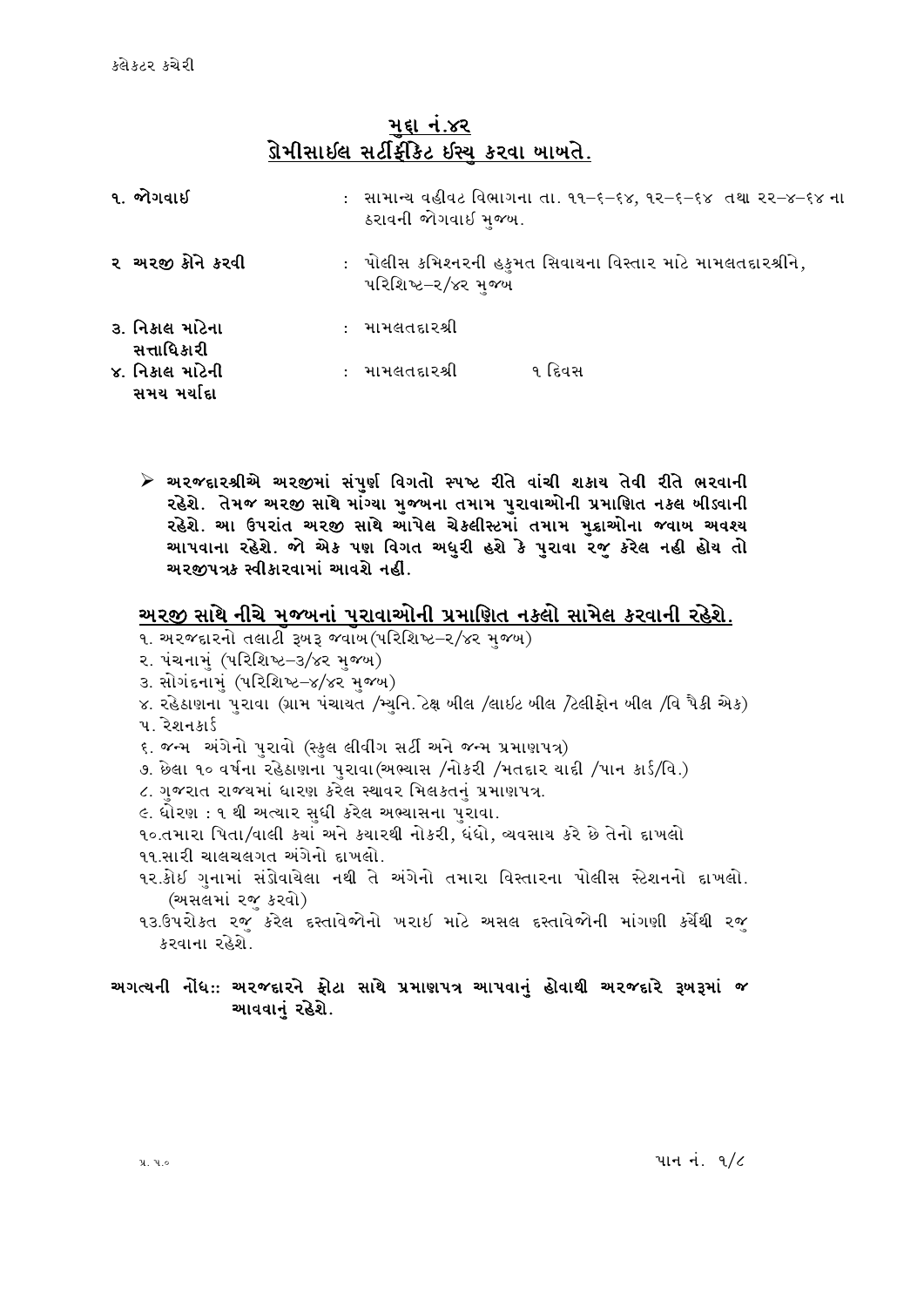સાઈઝનો

| ખા૨–કોઽ સ્ટીકર |  |
|----------------|--|
| માટેની જગ્યા   |  |

# પરિશિષ્ટ–૧/૪૨ ડોેમીસાઇલ સર્ટીકીકેટ મેળવવાની અરજી

| અ૨જદા૨નો<br>પાસપોર્ટ<br>સાઇઝનો ફોટો | કોર્ટ ફી સ્ટેમ્પ<br>રા. ૩/– | નામ | $\bullet$<br>સરનામ :<br><br>તારીખ : |
|-------------------------------------|-----------------------------|-----|-------------------------------------|
|-------------------------------------|-----------------------------|-----|-------------------------------------|

પ્રતિ, મામલતદારશ્રી, ………………તાલુકો.

#### વિષય :– ડોેમીસાઇલ પ્રમાણપત્ર આપવા બાબત

ઉપર્યુકત વિષય અન્વયે જણાવવાનું કે હું છેલ્લા..........................વર્ષથી ...................માં તા.................થી ..................ખાતે રહું છું. મારી તમામ વિગતો આ સાથે સામેલ પરિશિષ્ટ–ર વસવાટ હક્ક પ્રશ્નાવલીમાં સામેલ છે. જે વિગતો ઘ્યાને લઈ મને પ્રમાણપત્ર આપવા વિનંતી છે.

સ્થળ  $\sim$  : તારીખ :

(અરજદારનું નામ/સહી)

### –:એકરાર:–

અમો અરજદાર અમારા ધર્મના સોગંદ ઉપર પ્રતિજ્ઞાપૂર્વક એકરાર કરી આથી જણાવીએ છીએ કે, ઉપર અરજીમાં જણાવેલ તમામ વિગતો / હકીકત અમારી જાણ તેમજ માનવા મુજબ ખરી અને ખરાખર છે. જો અરજીમાં જણાવેલ હકીકત ખોટી જણાય કે અમોએ જાણી ખઝીને ખોટી હકીકત / વિગત રજૂ કરેલ હોવાનું ઘ્યાને આવે તો ખોટા દસ્તાવેજો રજુ કરવા બદલ અમારી સામે કાયદેસરની કાર્યવાહી હાથ ધરી શકાશે. તેમજ ખોટી હકીકત રજુ કરવી તે ફોજદારી ગુન્હો ખને છે. તે હકીકત અમો સારી રીતે જાણીએ છીએ.

> (અરજદારની સહી/નામ)

સ્થળ : તારીખ :

પાનનં.  $2/c$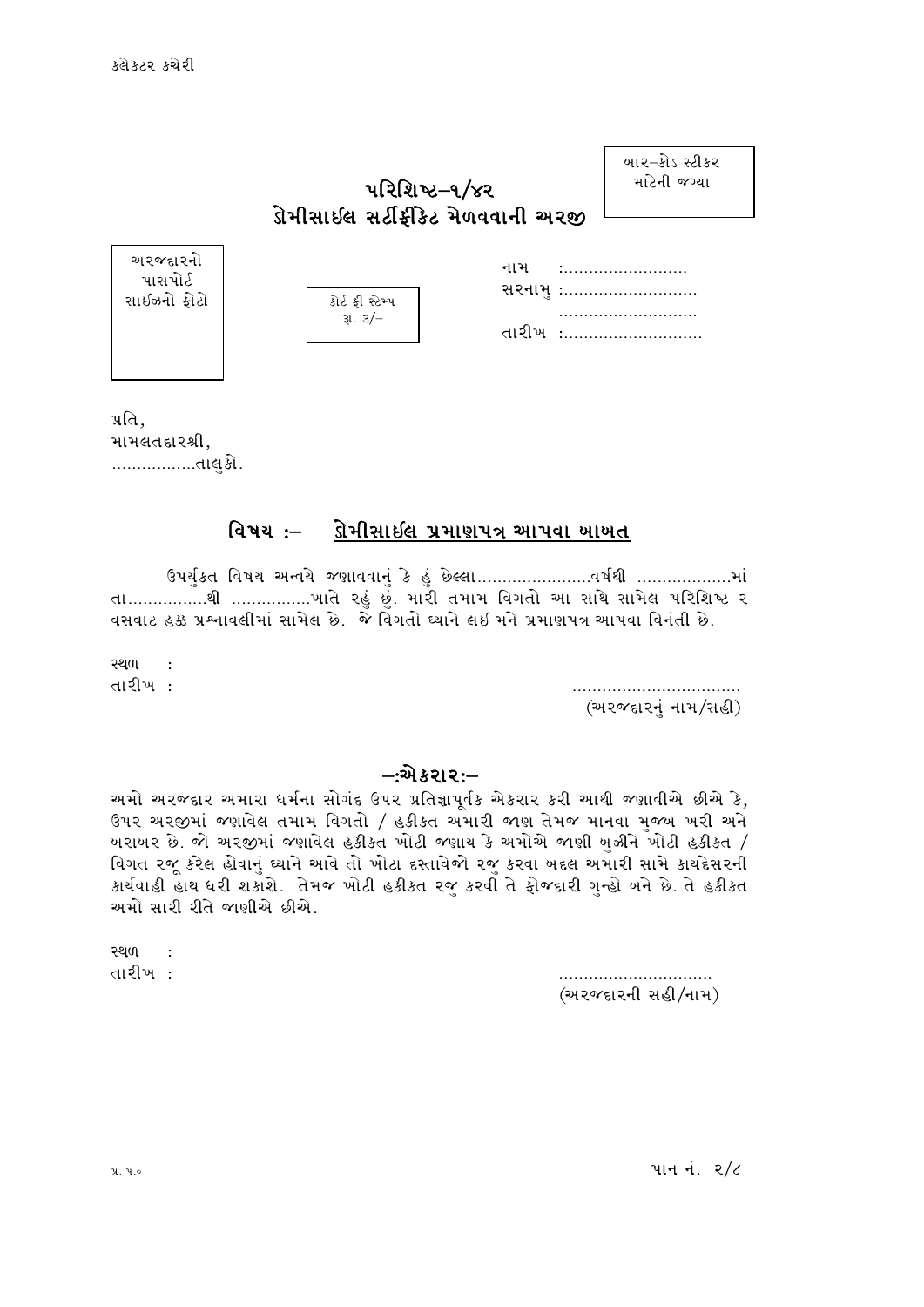## ભાગ–ર <u>વસવાટ હક્ક પ્રશ્નાવલી</u>

રાજકીય અને સંપર્ક ગણ વિભાગના તા. ર૭મી સપ્ટેમ્બર-૧૯૫૦ ના સરકારી ઠરાવ નં ૧૫૩૬ / ૩૪ અને સામાન્ય વહીવટ વિભાગના તા.૫મી ઓગષ્ટ–૧૯૬૪ના સરકારી ઠરાવ નં આર ટી આર–૧ર૧૩–ક મજખ

- $48<sub>1</sub>$ કિત ર  $(9)$  $(5)$ તમારુ નામ અને સરનામુ શું છે?
- $(9)$
- (ક) તમારો જન્મ કર્યા અને કચારે થયો હતો ?  $(5)$ 
	- (ખ) તમે શિક્ષણ કર્યા લીધ હતં?
	- (ગ) તમે તમારા વતનમાં કચારે ગયા છો ગયા હો તો કેટલી વખત ગયા હતા અને તે દરેક પ્રસંગે કેટલા સમય માટે રહયા. તમે વતનની છેલ્લી મલાકાત કચારે અથવા ના લીધી હો તો કચા કારણસર ત્યાં જઈ શક્યા ન હોતા.
	- (ધ) ભારત ખહાર રહેવા માટે પાસપોર્ટ અને વિઝાનો નંબર અને તારીખ તથા તે ઇસ્ય કરનાર અધિકારીશ્રીની વિગત આપો ખીજા દેશોના પાસપોર્ટ કે અન્ય પ્રવાસ દસ્તાવેજો કોઈપણ સમયે મેળવ્યા હોય તો તેની વિગત દર્શાવવી.
	- (ચ) તમે પરણિત છો ? એમ હોય તો તમારા પત્ની કોઈવાર તમારા વતન જાય છે તમે ગયા હોય તો કેટલી વાર અને દરેક પ્રસંગે કેટલા સમય માટે.
	- (છ) તમારે કેટલા ખાળકો છે ? તેમણે કયાં શિક્ષણ લીધ હતું અથવા તે કર્યા શિક્ષણ લઈ રહયા છે ? અને તેઓ શંકરે છે ?
	- (જ) તમે અને તમારું કટંબ ગજરાત રાજ્યમાં કેટલા વર્ષથી વસ્યા છો?
	- (ઝ) તમે કે તમારી પત્ની વતનમાં કે ગજરાત રાજ્યની ખહાર અન્યત્ર કોઇ મિલ્કત ધરાવો છો ? તેમ હોય તો કર્યા અને તે કેવા પ્રકારની અને કેટલી કિંમતની છે ?
	- (ટ) તમે કે તમારા ૫ત્ની કે તમે ખન્ને ગુજરાત રાજ્યમાં કચારેચ પણ કોઈ સ્થાવર મિલ્કત ધરાવતા હતા ? તેમ હોય તો કેવા પ્રકારની અને કેટલી કિંમતની ?

(ક) તમારા પતિનો જન્મ કચાં અને કચારે થયો હતો ?  $(3)$ 

- (ખ) તે કચો ધંધો–વ્યવસાય કરતા હતા અથવા હાલ કરે છે ?
- (ગ) તમારા જન્મ સમયે તેમનું ઘર કે રહેઠાણનું કાયમી स्थળ કર્યા હતં?

પાનન.  $3/6$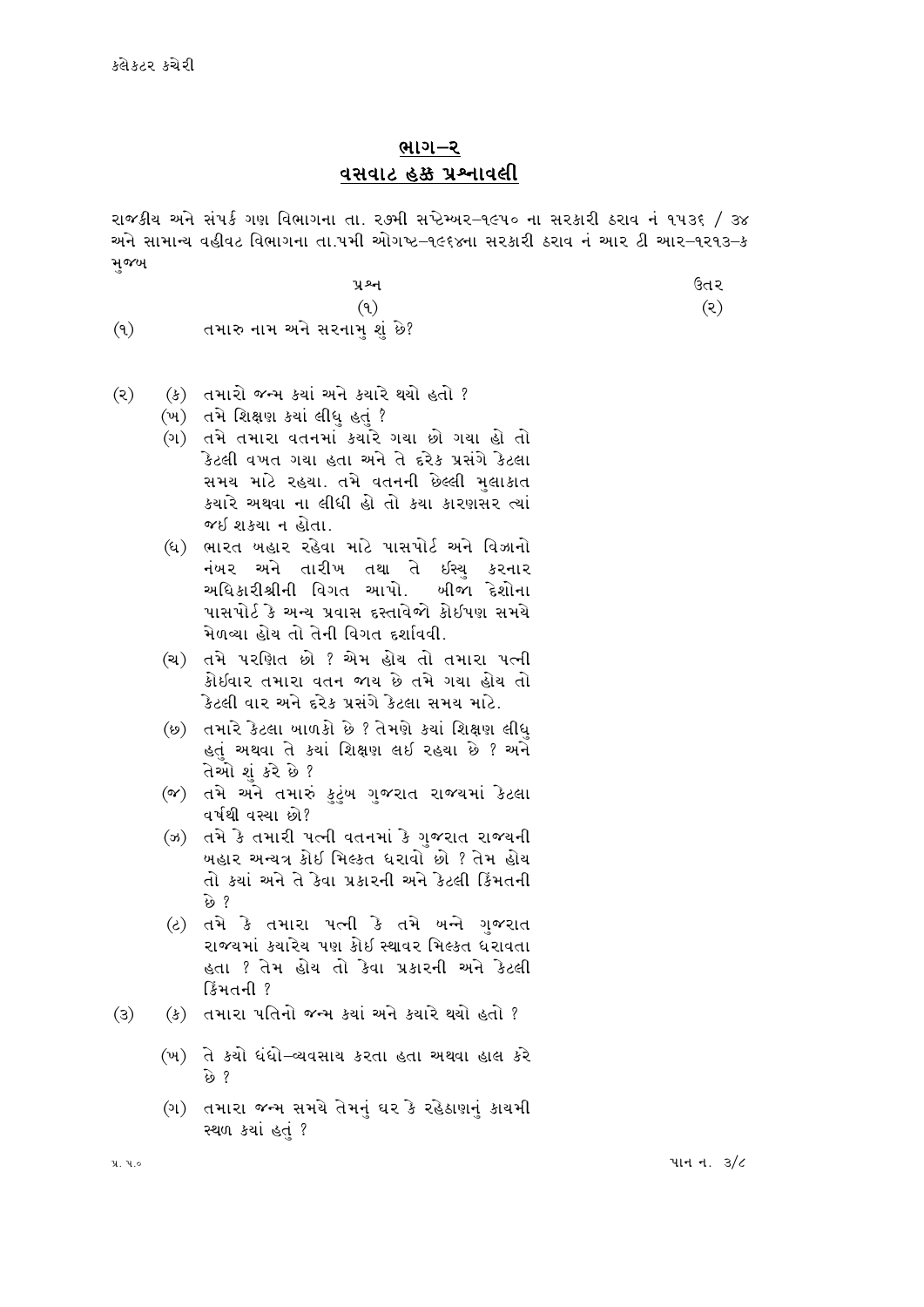- (ઘ) તમે પુખ્તવયના થયા ત્યારે તે કયાં હતા ? તે હયાત છે? ન હોય તો તે કચાં અને કચારે મૃત્યુ પામ્યા?
- તમારા પિતા કચારેચ ગુજરાત રાજ્યમાં હતા ? તેમ ٩. હોય તો,
	- (ક) તેમણે કર્યા શિક્ષણ લીધ હતં ?
	- (ખ) તે કઈ હેસીયતથી ગજરાત રાજ્યમાં આવ્યા હતા કે કાચમી વસવાટ કરતા હતા?
	- (ગ) તે ગુજરાત રાજ્યની બહાર ગયા હોય તો કેટલીવાર ગયેલા અથવા ગયા છે અને દરેક પ્રસંગે કેિટલા સમય માટે ગયેલા?
	- (ઘ) તમારા પિતા હયાત હોય તો તે કયાં છે અને શું કરે છે? તે નિવૃત્ત થયા છે ? નિવૃત્ત થયા હોય તો નિવૃત્ત પછી તે કેટલો સમય ગજરાત રાજ્યમાં રહયા હતા ?
	- (ચ) તમારા પિતા મૃત્યુ પામ્યા હોય તો મૃત્યુ પહેલા તે નિવૃત્ત થયા હતા ?
	- (છ) તમારા પિતા કે માતાની ગુજરાત રાજ્યમાં કે અન્યત્ર स्थावर मिल्डत डेटली हती ?
- તમારે કોઈ ભાઈ કે બહેન છે અથવા હોય તો કેટલા?  $(x)$ તેઓએ શિક્ષણ કર્યા સુધી લીધુ અથવા લઇ રહયા છે ? તેઓ અત્યારે શું કરે છે? તેમનામાંથી કોઈ મૃત્યુ પામ્યા હતા? તો તે કચારે પામ્યા હતા? અને તેમનો વ્યવસાય કચો હતો ?
- કોઈ સ્થળની કોઈ કચેરીમાં તમારી નિમણૂંક હેતુસર  $(4)$ અથવા તેમનું કોઇ નિયુકત અર્પણ કરતા કે તે સ્થળના અન્ય અધિકારીની નિમણૂક કરવાના હેતસર?
- $(\xi)$ (ક) કચા હેતુસર વસવાટ હકકના પ્રમાણપત્રની જરૂર છે ? (ખ) ૧. તમે કચો ધર્મ પાળો છો ? ર. તમે અનુ. જાતિના કે અનુસચિત આદિજાતિના  $\cdot$ : અથવા રાજ્ય સરકાર પછાતવર્ગ તરીકે વર્ગીકૃત કરેલ કોમના સભ્ય છો ? હા કે નામાં જવાબ આપો
	- 3. ઉપર–ર નો જવાબ "હા" માં હોય તો તેની વિગતો
	- (ગ) તમે અગાઉ કચારે વસવાટ હક્કના પ્રમાણપત્ર માટે : અરજી કરી હતી અને કરી હોય તો ક્યારે ?

स्थ0 : તારીખ :

(અરજદારનં નામ/સહી)

 $\cdot$ 

#### ખાસ નોંધ:

અરજદારે ઉપર નિયત કરેલા પ્રશ્નોના કે તેમાંના કોઇપણ પ્રશ્નના આપેલા ઉત્તરો ખોટા જણાશે તો તે દ્વારા મેળવેલ પ્રવેશ કે લાભનો તરત અંત લાવવામાં આવશે.

 $31.30$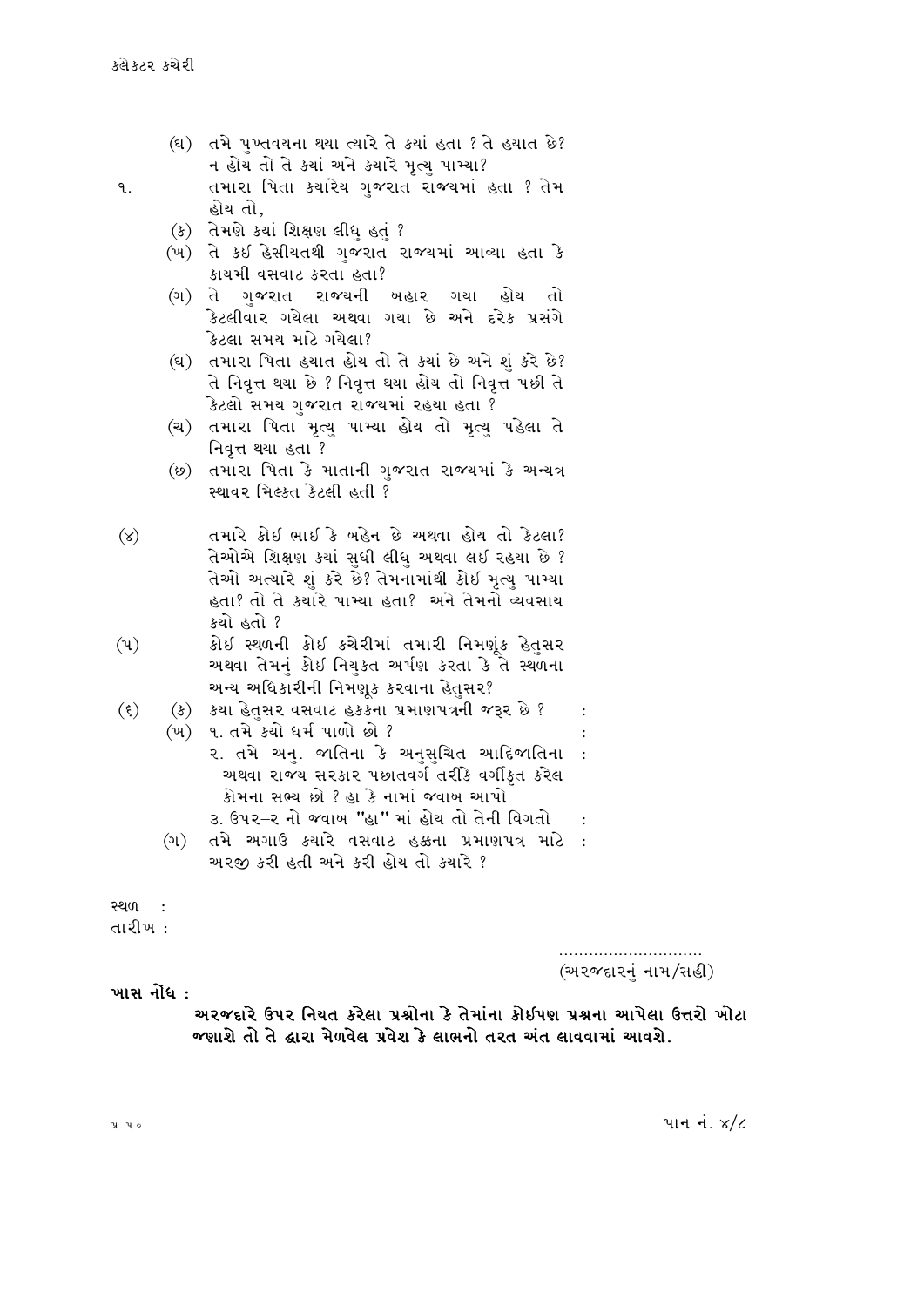# $11222 : 2/82$ અ૨જદા૨નો ૩ખ૩ જવાખ

C\] GLR[ ;CL SZGFZ zLPPPPPPPPPPPPPPPPPPPPPPPPPPPPPPPPPPPPPPPPPPPPPPPPPPPPPPpPJPPPPPPPPPPPPPW\WMPPPPPPPP PPPPPPPPPPPPPPPPPPZC[JF;LPPPPPPPPPPPPPPPPPPPPPPPPPPPPPPPPPPPPPPPPPPPPPPPPPPPPPPPPT[ VFH ZMH T,F8LzLPPPPPPPP PPPPPPPPPPPPPPPPPP~A~ CFHZ Y. ,BFJ] \K\ ] S[4 હું ઉપરોકત સરનામે છેલ્લા...........વર્ષથી મારા કુટુંબ સાથે રહું છું. મારો પ્રાથમિક અભ્યાસ PPPPPPPPPPPPPPPPPPPPPPPPPPPPPPPPPPPPPPPPPPPPPPPPPPPPPPPPPPPPPPPPPPPPPPPPPPP :S],DF\ TYF DFwIlDS VeIF; PPPPPPPPPPPPPPPPPPPPPPPPPPPPPPPPPPPPPPPPPPPPPPPPPPPPPPP :S],DF\ SZ[, K[P WMZ6v!! VG[ !Z GM VeIF; PPPPPPPPPPPPPPPPPPPPPPPPPPPPPPPPPPPPPPPPPPPPPPPPPPPP :S],DF\ SZ[, K[P VUFp VDM PPPPPPPPPPPPPPPPPPPPPPPPPPPPPPPPPPPPPPPPPPPPPPPPP D]SFD[ PPPPPPPPPPPPPPPPJQF"YL ZC [TF CTFP DFZM HgD ……………………………… મુકામે થયેલ છે. અરજી સાથે અભ્યાસના પ્રમાણપત્રો, સોગંદનામું, .<br>રેશનકાર્ડની નકલ વગેરે સામેલ છે. એમ કલ ............................ વર્ષથી ................... તથા ……………………… ગજરાતમાં રહીએ છીએ. અને વસવાટ કરીએ છીએ. મારે……………. …………. ના કામે ડોમીસાઇલ સર્ટીફીકેટ જરૂરીચાત હોઇ તે આપવા માટે મારો જવાબ છે.

ઉપરોક્ત મજબનો જવાબ મારા લખાવ્યા પ્રમાણે બરાબર અને ખરો છે જે વાંચી સમજી આ નીચે સહી કરેલ છે.

 $29(0)$   $\cdot$ તારીખ :

PPPPPPPPPPPPPPPPPPPPPPPPPPPPPPPPPPPPPPPPPP (અરજદારનં નામ/સહી)

રૂખ રૂ

PPPPPPPPPPPPPPPPPPPPPPPPPPPPPPPPPPPPPPPPPPPPPP તલાટીની સહી / નામ / સિક્કો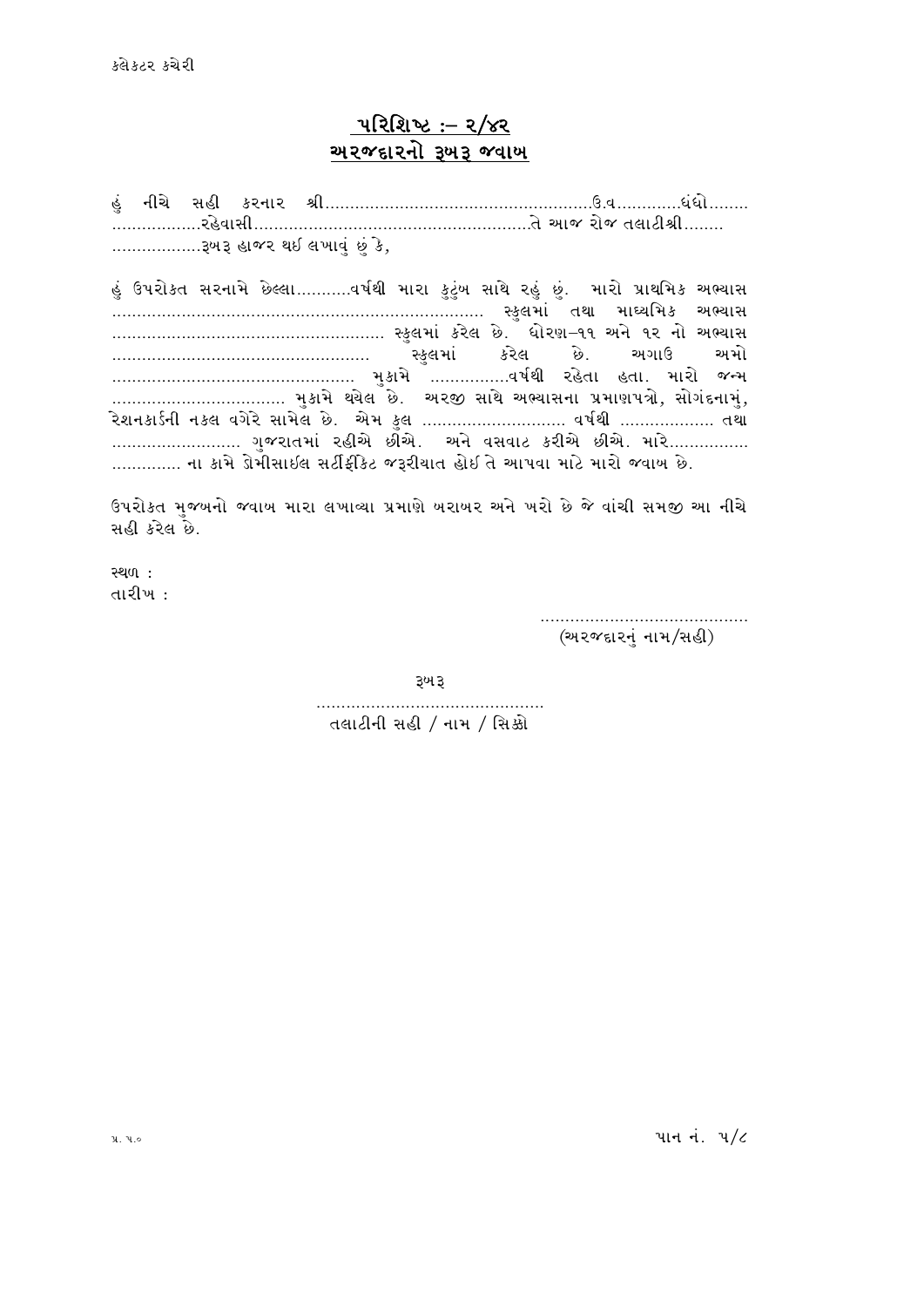# $1222 : -3/x2$ પંચનાર

| અ.નં.<br>(9)                                                                                                                      | નામ                                                                   | ઉમર | ધંધો | રહેવાસી |  |  |  |
|-----------------------------------------------------------------------------------------------------------------------------------|-----------------------------------------------------------------------|-----|------|---------|--|--|--|
|                                                                                                                                   |                                                                       |     |      |         |  |  |  |
| (5)                                                                                                                               |                                                                       |     |      |         |  |  |  |
| અમો પંચોએ આજરોજ રૂબરૂ હાજર થઈ પુછવાથી લખાવીએ છીએ કે શ્રી<br>ની વય વસવાટ અંગેનં પ્રમાણપત્ર મેળવવા અંગે એફીડેવીટ સહીત અરજી કરેલ છે. |                                                                       |     |      |         |  |  |  |
|                                                                                                                                   | તેઓનો જવાબ અમારી રૂબરૂમાં લેવામાં આવેલ છે. તેઓએ રજુ કરેલ પુરાવા જોતાં |     |      |         |  |  |  |

|                  | પુરાવા નીચે મુજબના રજુ કરેલ છે. |                    |  |
|------------------|---------------------------------|--------------------|--|
|                  |                                 |                    |  |
| (9)              |                                 |                    |  |
| (5)              |                                 |                    |  |
| $\mathcal{L}(3)$ |                                 |                    |  |
| (x)              |                                 |                    |  |
| (4)              |                                 |                    |  |
|                  |                                 |                    |  |
|                  |                                 |                    |  |
|                  |                                 | સ્થળે રહેતા હોવાનં |  |
|                  | જણાઇ આવેલ છે.                   |                    |  |

JTG PPPPPPPPPPPPPPPPPPPPPTFPPPPPPPPPPPPPPPPPPP lH<,M PPPPPPPPPPPPPPPPPPPPPP K[P T[VMV[ ZC [9F6 V\U[GF

p5ZMST ZH] SZ[, 5]ZFJFVMGL RSF;6L SZTF T[VMPPPPPPPPPPPPPPPPPPPPPPPPPPPPPPPPPPPPPPP ZC[TF CMJFG\ ] જણાઇ આવેલ છે. આમ તેઓને પ્રમાણપત્ર આપવામાં આવે તો વાંધા સરખુ નથી.

રથળ :<br>તારીખ :<br>તારીખ : TFZLB o PPPPPPPPPPPPPPPPPPPPPPPPPPPPPPP

રૂખ રૂ

PPPPPPPPPPPPPPPPPPPPPPPPPPPPPPP તલાટીની સહી /નામ / સિક્કો

 $x, y, \circ$  and  $\frac{1}{2}$   $\frac{1}{2}$   $\frac{1}{2}$   $\frac{1}{2}$   $\frac{1}{2}$   $\frac{1}{2}$   $\frac{1}{2}$   $\frac{1}{2}$   $\frac{1}{2}$   $\frac{1}{2}$   $\frac{1}{2}$   $\frac{1}{2}$   $\frac{1}{2}$   $\frac{1}{2}$   $\frac{1}{2}$   $\frac{1}{2}$   $\frac{1}{2}$   $\frac{1}{2}$   $\frac{1}{2}$   $\frac{1}{2}$   $\frac{1}{2}$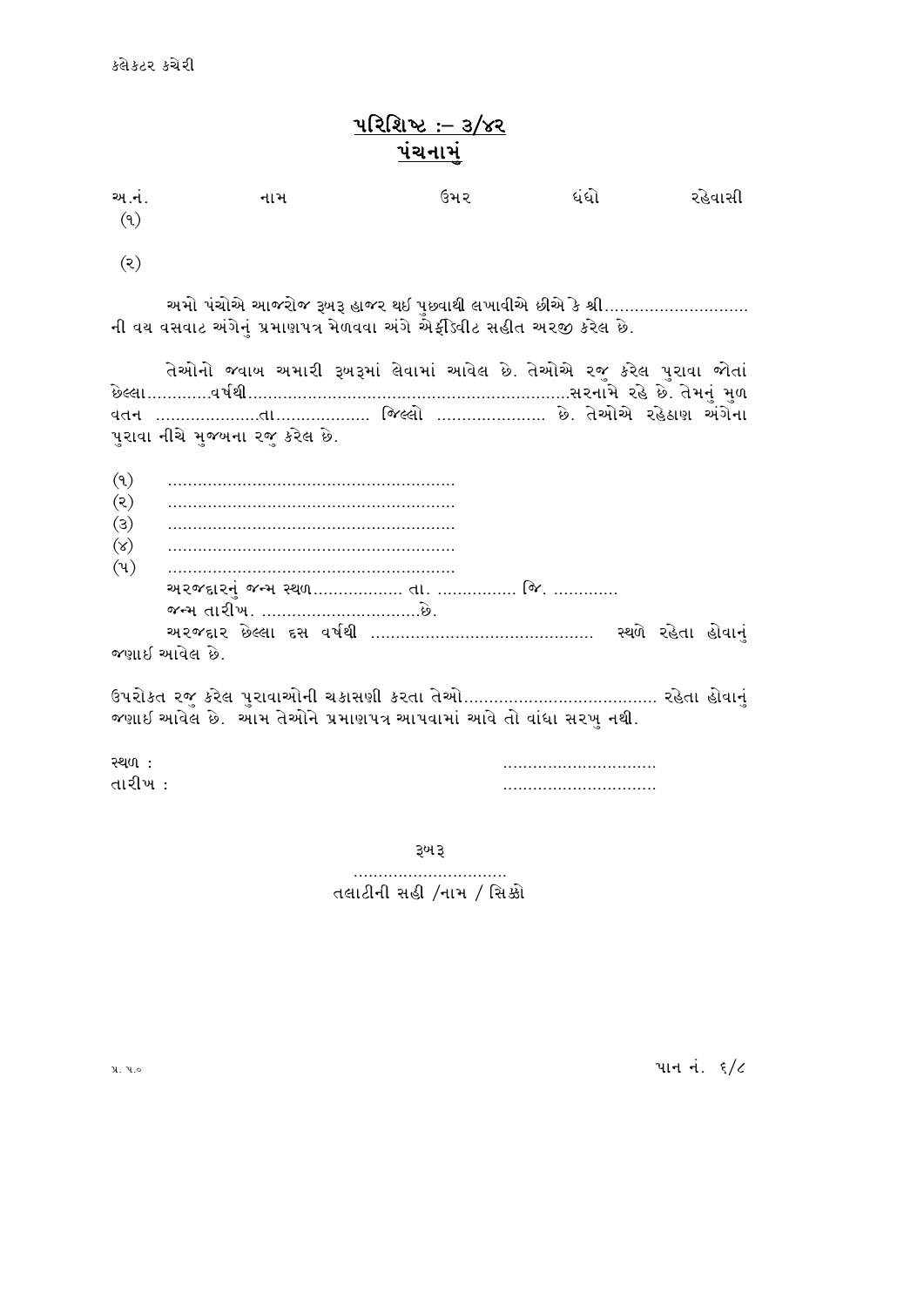કલેકટર કચેરી

# <u> પરિશિષ્ટ – ૪/૪૨</u> <u>સોગંદનામં</u>

VDM ;CL SZGFZ zLqzLDTLPPPPPPPPPPPPPPPPPPPPPPPPPPPPPPPPPPPPPPPPPPPPPPPPPPPPPPPPPPPPPPPPPPPPPPPPP pPJP VFP W\WMPPPPPPPPPPPPPPPPPPPPPPPPPPPPPPZC[JF;LPPPPPPPPPPPPPPPPPPPPPPPPPPPPPPPPPPPPPPPPPT[ WD"GF ;MU\N5}J"S જણાવીએ છીએ કે, C\ ] p5ZMST NXF"J[, ;ZGFD[ :Y/[ ZC\ ] K\ ]P DFZM HgD PPPPPPPPPPPPPPPPPPPPPPPPPPPPPPPPPPPPUFD[ તા...................................ના રોજ થયો છે. મારુ મુળ વતન મારા બાપદાદા વખતથી......................... રાજચમાં આવે છે. પરંતુ અમો છેલ્લા..................વર્ષથી ...................................માં ઉપર દર્શાવ્યા મજબના સ્થળે રહીએ છીએ તેમજ અમોએ ધો.............થી.........ધોરણ સધી શિક્ષણ પણ ...............................માં ………………………………… સ્કુલ / શાળામાં લીધેલ છે.

અમારૂ ટેક્ષનું બીલ પણ છેલ્લા ઘણા વર્ષથી અમારા નામે આવે છે. મતદારચાદીમાં પણ નામ દ્દાખલ કરવામાં આવેલ છે. છેલ્લા છેલ્લા દસ વર્ષ ઉપરના સમયથી અમો અરજદાર ગજરાત રાજ્યમાં રહેતા હોઇ દાખલો કઢાવવા માટે આ એફીડેવીટની જરૂરીયાત ઉપસ્થિત થવા પામેલ છે. અમારી પત્ની પણ...................રાજ્યની વતની છે / અમો અપરણિત છે/.

અમો ................................ ખાતે સ્થાવર / જંગમ મિલકત પણ ધારણ કરીએ છીએ. મારા પિતાશ્રી ................. નોકરી કરતા હતા. જેઓ હાલ નોકરીમાં ચાલુ.............છે/નિવૃત છે.

અમોએ ઉપર દર્શાવેલ તમામ વિગતો સાચી છે. જે કોઈપણ વિગત ખોટી જણાય તો દાખલાનો અંત આવશે. અને ખોટું એફીડેવીટ કરવું તે ગુનો છે તે હું જાણું છું.

<u>સ્થળ :</u> તારીખ :

VF5GM PPPPPPPPPPPPPPPPPPPPPPPPPPPPP

PPPPPPPPPPPPPPPPPPPPPPPPPPPPPPPPP મેજીસેટ / નોટરીની સહી